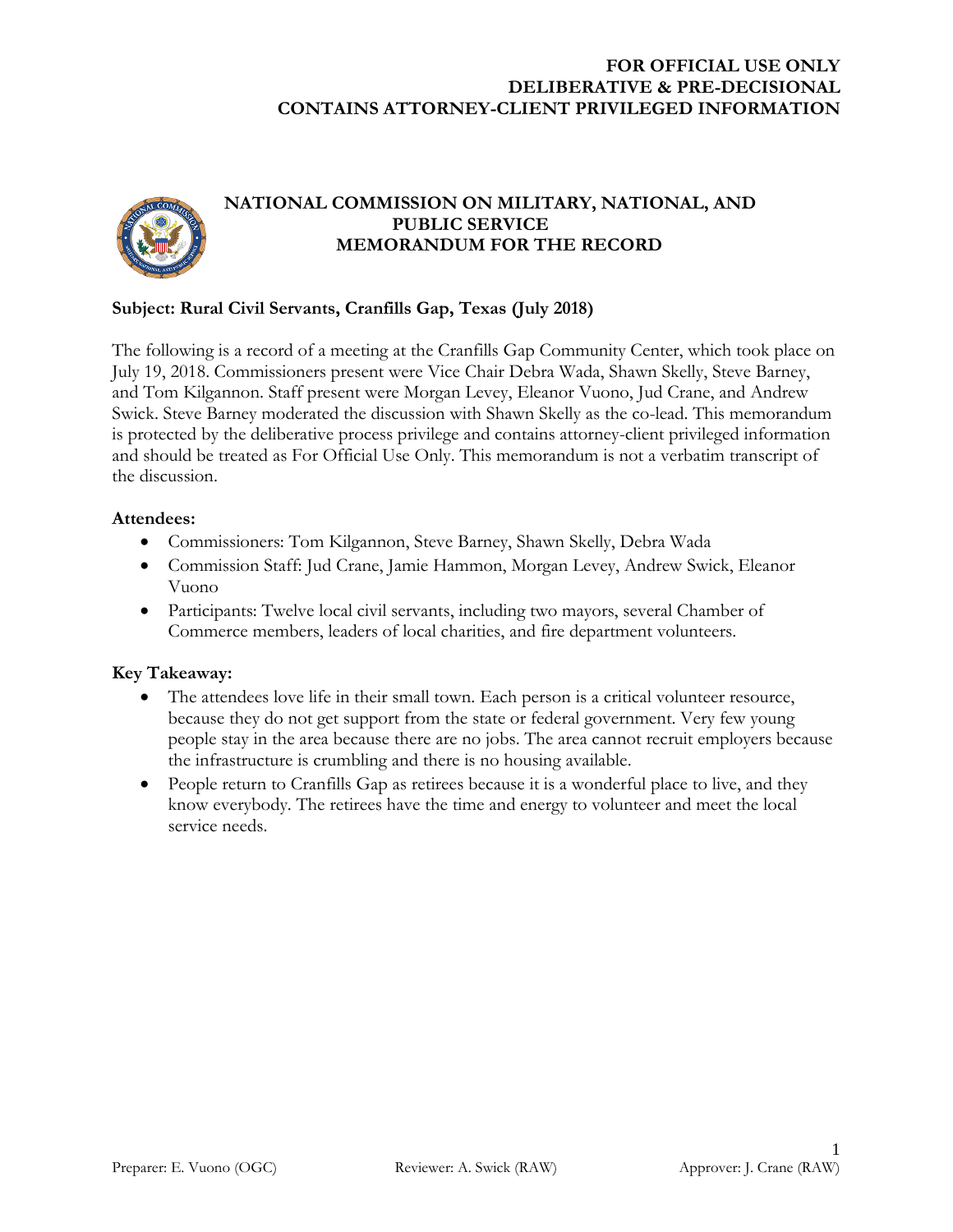# **FOR OFFICIAL USE ONLY DELIBERATIVE & PRE-DECISIONAL CONTAINS ATTORNEY-CLIENT PRIVILEGED INFORMATION**

## **Discussion:**

### **Mr. Barney** *introduced the mission of the Commission and described the specific questions that the Commission is considering. He asked the assembled citizens to describe their small-community needs.*

The participants stated that with so few people in the community (only 281 at the last census count for Cranfills Gap), everyone must fulfil several roles for the local community. There are many opportunities to serve the community because you just have to raise your hand. Everyone has a chance to get involved. When you ask for help in this town, everyone says "yes." People want to say yes (except perhaps with fundraising). The biggest mistake communities make is not asking for help.

Rural communities are self-reliant. Service is not a separate thing—it is part of their daily lives. Each neighbor serves each other. They are like a family taking care of each other.

#### **Mr. Barney** *asked the group to describe the obstacles to service.*

Poverty is the biggest problem in their community. Rural America needs money. Their roads are falling apart, and their infrastructure is crumbling. There is no money for maintenance and investment. When a pipe bursts, they only have money to patch it, instead of replacing it with a modern system.

They also do not know how to ask for money. They just hired a grant-writing company to help them find sources of money.

The community needs investment in jobs and businesses so that all the young people do not leave. But the regional hospital has a hard time recruiting doctors and nurses because they cannot find housing. The school district has the same problem recruiting teachers. The biggest employers are the school system, the hospital, and a state prison 30 miles away.

#### *Is there an effective partnership between local government and local non-profits in this area?*

Non-profits step in to address the local poverty. For example, local citizens started a Facebook group to share stories of neighbors in need of help and to provide a way for people to volunteer and give donations. One person was not able to mow her grass, so another disabled neighbor offered up the use of a lawnmower. They do not allow political comments on the Facebook site, only positive comments. It is a great tool to engage the community to help one another.

## *How do we reach younger Americans and create a culture of service? Who influences the young people in your community?*

The schools must be involved with service. For example, a group of community leaders created "Leadership Hamilton County," an  $8<sup>th</sup>$  grade program to meet with the local historian, the justice of the peace, and firefighters. The Leadership program builds a sense of pride in the community. There are many examples of student community service: students in the Honor Society, Boy Scouts, and Future Farmers of America all must complete community service.